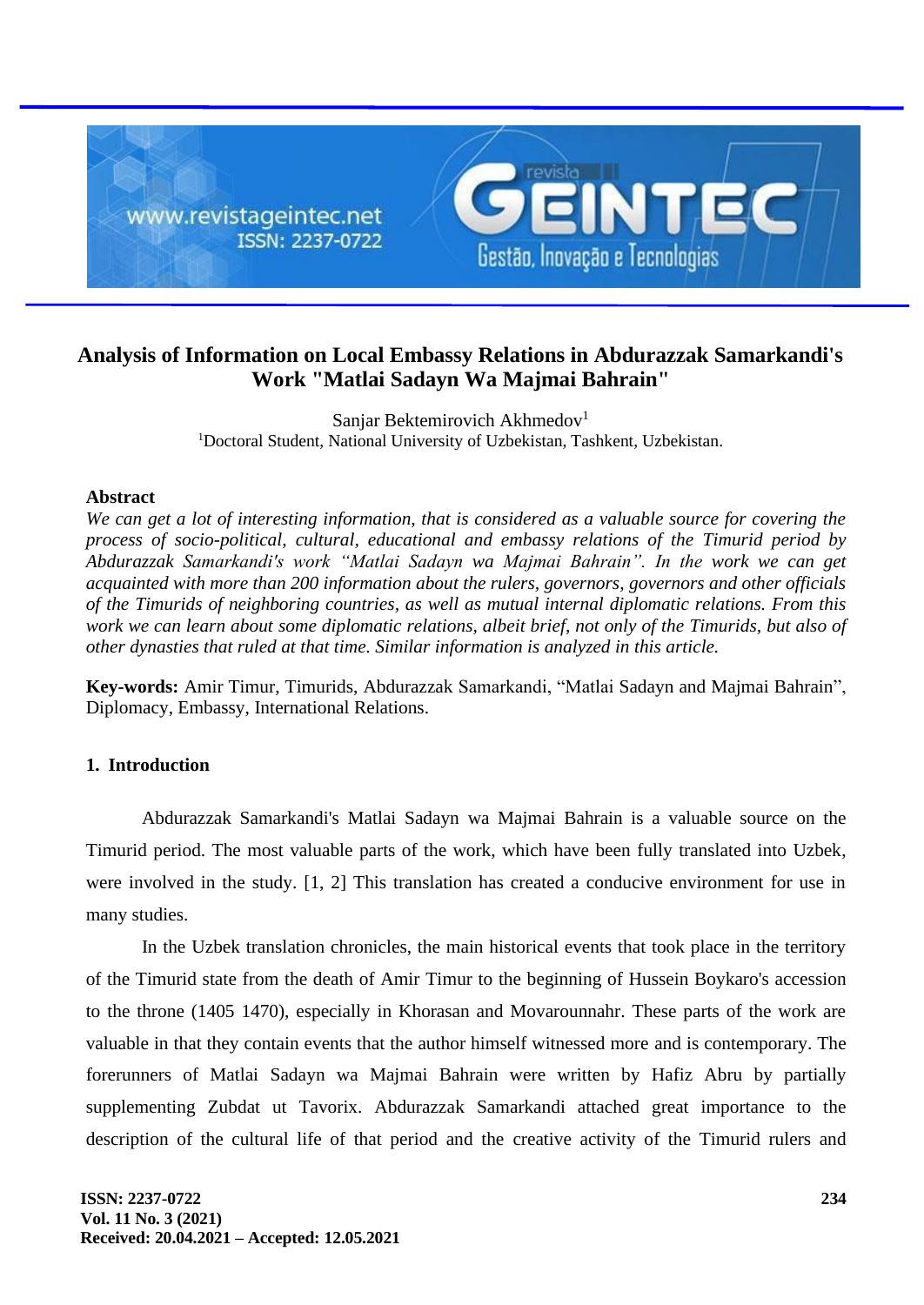princesses. He also attached great importance to the description of the Timurid state's diplomatic relations with China, India and other countries. The study of the cultural processes of that period from sources written by an author who was a direct witness to the events ensures the reliability of the data. [16].

The diplomacy of the Timurid period is characterized not only by intense relations with foreign countries, but also by interactions with the governors of the vassal states, representatives of the opposition, representatives of the people. The history of diplomatic relations during this period has been studied by scholars from many countries around the world. In particular, we can study more than 100 studies by Western and Eastern scientists. This research is mainly limited to the diplomatic relations of the Timurid state with China [3], India [4], Egypt and European countries. During the study of the parts of the work involved in the study, more than 200 pieces of information related to diplomacy were encountered. We can conditionally divide them into different groups.

These include embassy relations between the princes during the struggle for the throne, first after Amir Timur and then after the death of Shahrukh Mirza; After Shahrukh Mirza and other Timurid princes consolidated their thrones, embassy relations with neighboring countries - China, India, Egypt, Greece, Azerbaijan (Turkmen) and relations with frequently changing rulers, as well as diplomatic relations between at least other countries.

Another important aspect of Amir Timur's activity is that he paid great attention to international cooperation. Sahibkiran was well aware that without such cooperation there would be no independence. The participation of the young princes in the embassy ceremonies had a positive effect on their future work. At the age of 10, Ulugbek attended the reception of ambassadors from China and Spain. Timur and his descendants focused on trade, military and social cooperation in the development of the country. At present, the Republic of Uzbekistan is following a similar political path, taking the country to the next level. [20]

Information on embassies with China. It is noted that in the same years (1408), when Shahrukh Mirza returned from the march of Seiston, ambassadors came to offer condolences on the death of Amir Timur. The report said that the Chinese ambassadors arrived for the first time and that the ambassadors who came with many gifts were well received and escorted.

Chen Cheng 陳誠 (1365-1457) traveled between China and Herat three times as an ambassador during the Ming Dynasty (1368–1644). Each of these 4,000-mile, 12-month horseback rides between Beijing and the Timurid capital took more than two years. [18]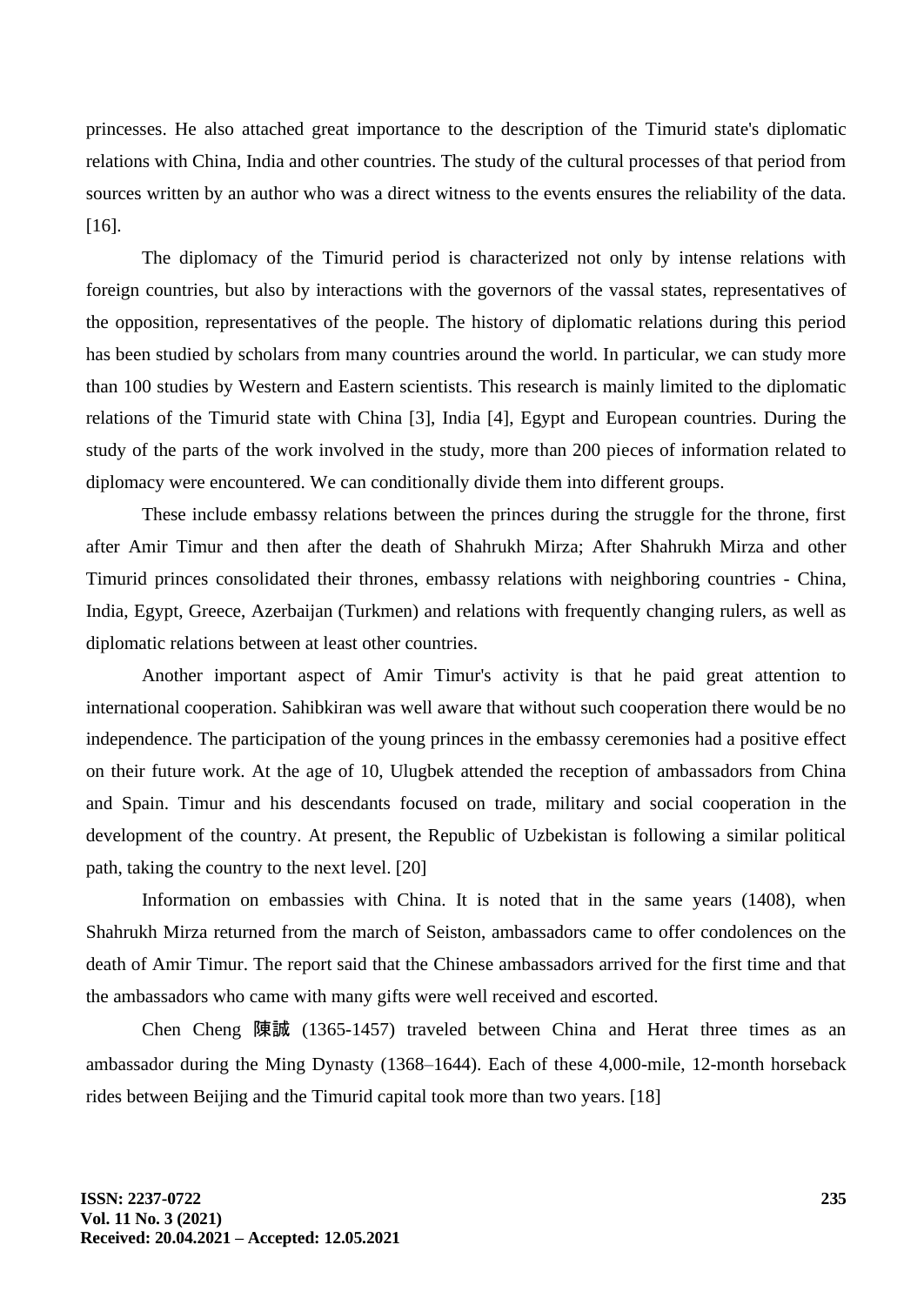The second account of the Chinese ambassadors is given in the events of 1412. It states that Doy-Ming Khan came to Samarkand and Herat with a group of people from Du-Jihun-Boy and Sun-Qung-Ji Sada of Su-Jo's Kasoy Hazara and brought many gifts and greetings. Ambassadors are well received and all conditions are created. Letters and documents from China were written in three languages - Persian, Turkish and Chinese. When the Chinese ambassadors are finished, they are allowed to go with them, according to the embassy official, Sheikh Muhammad Bakhshi.

An important letter, a letter urging the Chinese king to convert to Islam, was also sent through the ambassadors. Many caravans of traders also accompanied the embassy contacts between the two countries. The ambassadors brought horses from Central Asia to China as gifts, while Chinese birds of prey - shunkars - were valued in Movarounnahr and Khorasan. Political relations with China during the Shah Rukh period were friendly, with the main focus on trade relations. In particular, during the reign of Chju-di (1404-1424), various types of taxes and duties that hindered the development of trade and embassy relations were abolished. [9]

In correspondence, the rulers skillfully tried to show their superiority through diplomacy. In Chinese correspondence, the Chinese ruler tried to exaggerate his superiority by giving various exhortations to Shahrukh Mirza, but Shahrukh Mirza gave him the answer he deserved by inviting him to Islam. [9]

It is noted that Bi-Bochin, Tu-Bochin, Jot-Bochin and Tatq-Bochin came to Shahrukh Mirza with 300 horsemen by Doy-Ming khan. The statement of the events of 1417 states that a banquet was given to the Chinese ambassadors who had arrived a few months before, and that they were allowed to return. He brought many gifts and greetings, thanks to satin and kimhobs. The ambassadors also brought a letter aimed at promoting cooperation and trade. The content of the letter is given in the book. The Chinese ambassadors are well received, and Ardasher Tavochi is added to them as ambassador.

Ardasher Tavochi, who had gone with the Chinese ambassadors, returned in 1419 and narrated the events there. He is said to have been accompanied by ambassadors named Pi-Mochin and Khan-Mochin. The text of their letters is given in the play. It is noted that the Chinese ambassadors returning from Khorasan were well received in Samarkand by Mirzo Ulugbek and sent their ambassadors with them. Amir Shodikhoja, Sultan Ahmad, Ghiyosiddin Naqqash, Amir Hasan, Pahlavon Jamal, Arkadoq, Orduvan and Khoja Tojuddin left Khorasan and Movarounnahr in 1421 as ambassadors to China. The details of this embassy will be written in detail by Giyosiddin Naqqash on behalf of Mirzo Boysungur, who established a large library in Herat and sponsored the art of bookkeeping. [10] Later, with abbreviations and modifications of the travelogue, Abdurazzaq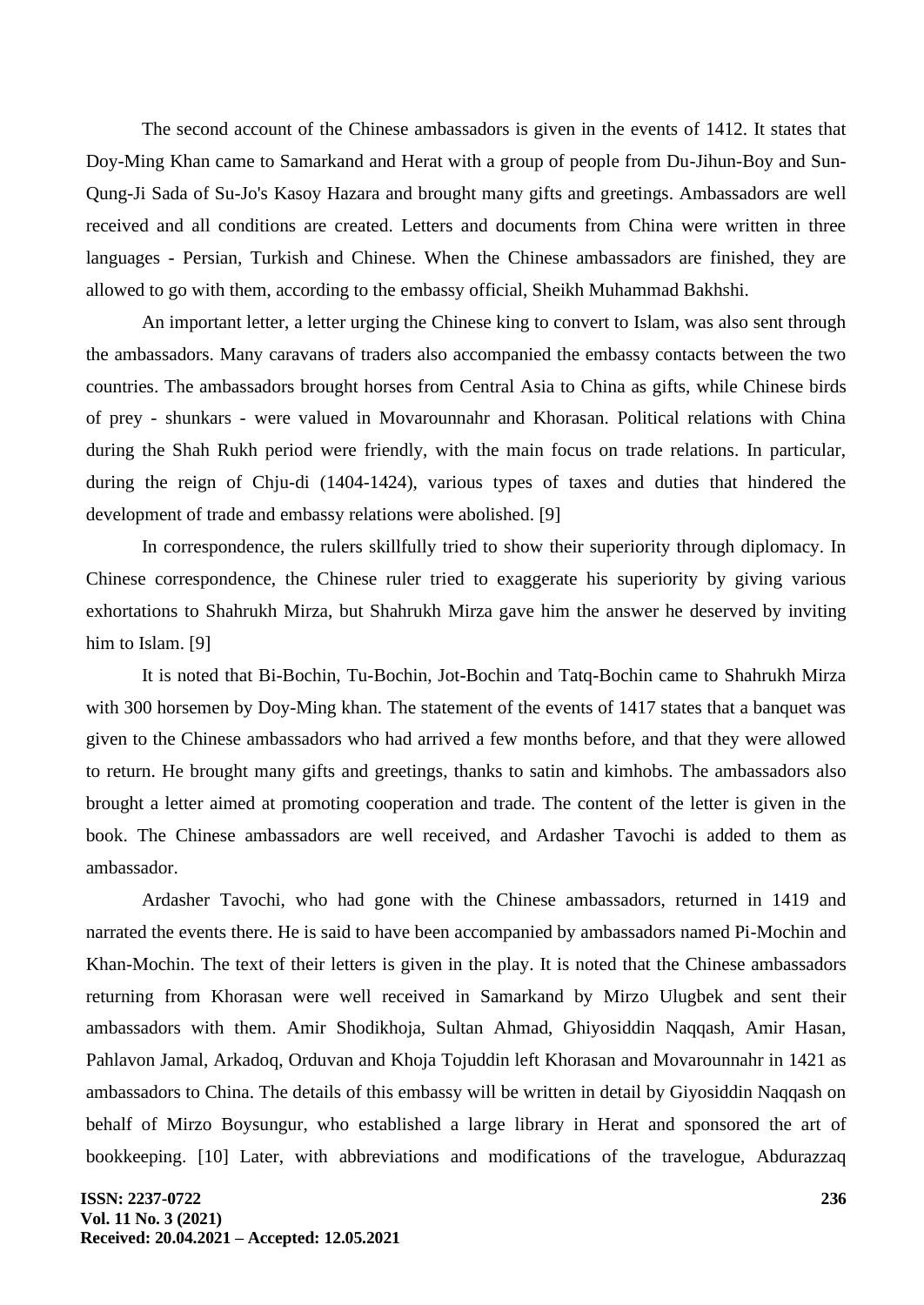Samarkandi added it to the book "Matlai sa'dayn" [13]. Because Khoja Ghiyasuddin wrote the content of these stories in detail, the selected and selected of those words are given in the play. Giyosiddin Naqqash's Diary is one of the most complete and remarkable works on China in the Muslim world. It is noted that these ambassadors returned in 1422. In the second quarter of the 15th century, relations with China declined significantly. In a letter to the Chinese ruler Shah Rukh Mirza, he linked this to the problems in China. [16]

### **This is the End of the Work's Relations with China**

Information on embassies with India. The territory of India, unlike that of China, consisted of a number of independent states. While most of them were under the rule of Shahrukh Mirza, the rest had a good sense of his power. Zero India was conquered by Amir Timur and incorporated into his country.

Hafiz Abru and Abdurazzak Samarkandi wrote in their works that during the first years of Shah Rukh's reign, ambassadors came from northern India to Herat in 1411, 1416 and 1421, and ambassadors from Shah Rukh's palace also visited India in those years. [13]

The play deals with the first relations with India in the commentary on the events of 1411. By Khizrkhan, the judge of Multon came to Shahrukh Mirza as an ambassador to the Badgis plateau. The ambassadors fully acknowledge the rule of Shahrukh Mirza and declare their subordination. The envoy of Shahrukh Mirza, who had been sent there by Hizrkhan from Delhi, also came in 1416. Ambassadors are well received. Ambassador Mirza Qaydu had sent an envoy to India to deliver a sermon in his name and order the minting of money, asking what to do about it. Another envoy was sent to these ambassadors, and in the sermon the order was given to mention first the name of Shahrukh Mirzo and then the name of Khizrkhan.

When Shahrukh Mirza arrived in Arron's Karabakh in 1420 for the winter, rulers, princes and ambassadors of many countries began to arrive. Among them were Indian ambassadors.

Before Shahrukh Mirza's march to Azerbaijan, Hizrkhan sent an envoy and asked him to send an envoy. For this reason, Amirkhoja leaves as an ambassador and returns at this time, and from there brings a wonderful gift of greetings, including a rhino, which is unfamiliar to these lands. In the play, the description of this rhino is explained in detail.

The author of the work, Abdurazzak ibn Ishaq, visited Samarkand as an ambassador to Samarkand, and his treatise entitled The Travelogue of India is very famous. Abdurazzak Samarkandi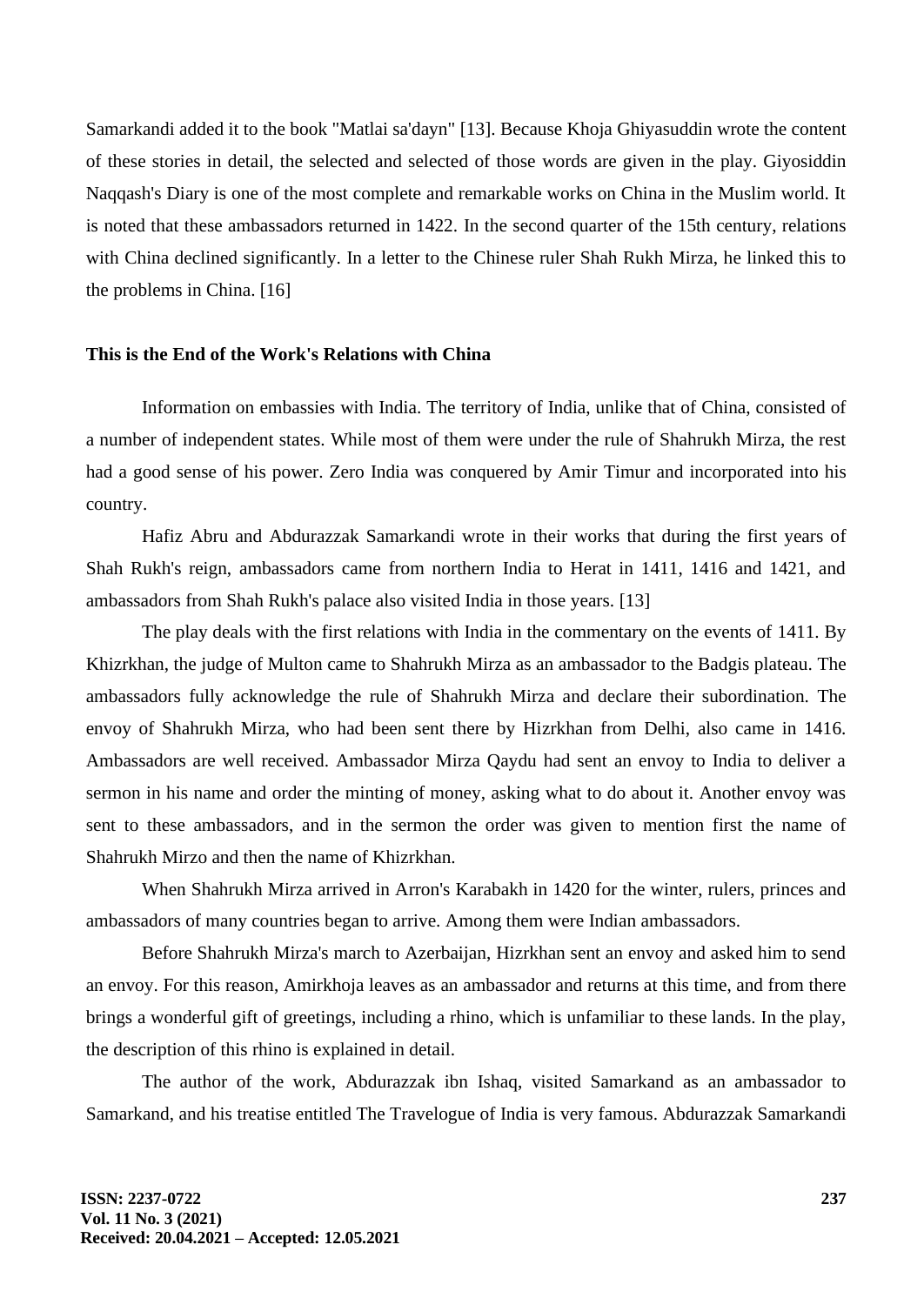returned to Herat in 1443 and sent with him Danoyak Hodja Mas'ud and Hodja Muhammad from Bijonagar, and Fathkhan Hodja Jamoliddin, the king of Delhi.

The king of Bangalore had complained to Sultan Ibrahim of Jonapur and asked Shahrukh Mirza for help. For this reason, Karimuddin Jami went as an ambassador in 1442 and by a decree forbade him from this path. This decree is contained in the manuscript "Majmuai riqat va muishaat" (Collection of various notes and letters) (No. 286 of the RFA). [15]

From Bijonagar, Danoyak's ambassadors Hoja Mas'ud and Hoja Muhammad, and the ambassadors of King Fathkhan of Delhi, Hoja Jamoliddin, were allowed to return to India in 1444. As a response embassy, Narullah Junabadi went with them to Danoyak in Bijanagar as an ambassador with all the necessary things.

#### **The Play Deals with Embassy Relations with India**

Information on embassies with Egypt and Damascus. The embassy's relations with Egypt are also noteworthy in the play. The first information about embassy relations with Egypt is given in the commentary on the events of 1421. Muhammad Tayyib, who had gone from Arron's Karabakh to Egypt and Damascus to the Sultan's Sheikh by Shahrukh Mirza, returned at this time and narrated the situation there. By the time he arrived, Sultan Sheikh had passed away, conveying the message that Muzaffar and Totor had ruled in his place, and that they had received the ambassador well and were ready for any agreement.

It is mentioned by the governor of Mecca that an ambassador named Sayyid Abdulkahf came to Shah Rukh Mirza in 1414, but the contents of the embassy, which came with a letter from the governor of Mecca, were not mentioned. It is noted that when Shahrukh Mirza was in Karabakh for winter in 1429, various ambassadors came from Farang, Egypt and Damascus and they brought letters and various requests. In 1439, an envoy named Jijikbuqo came to Shah Rukh Mirza by the ruler of Egypt Al-Malik Az-Zahir Chaqmaqbek. The purpose of the embassy was to restore friendly relations. It is also clear that Herat, which at that time became one of the centers of knowledge and enlightenment, was popular in distant lands. The Sultan of Egypt, Shahrukh Mirza, asks for copies of the rare books kept in his library. Although there are several copies of the books requested by the ambassador, they make another copy and present them to the ambassador. After receiving permission to return, the ambassadors, according to the embassy, Hisomuddin Mubarakshah, accompanied them as ambassador. The ambassador dies in Gaza, which belongs to Jerusalem, and his son, Amir Rahim, takes the documents and gift greetings. The ambassador is well received in Egypt.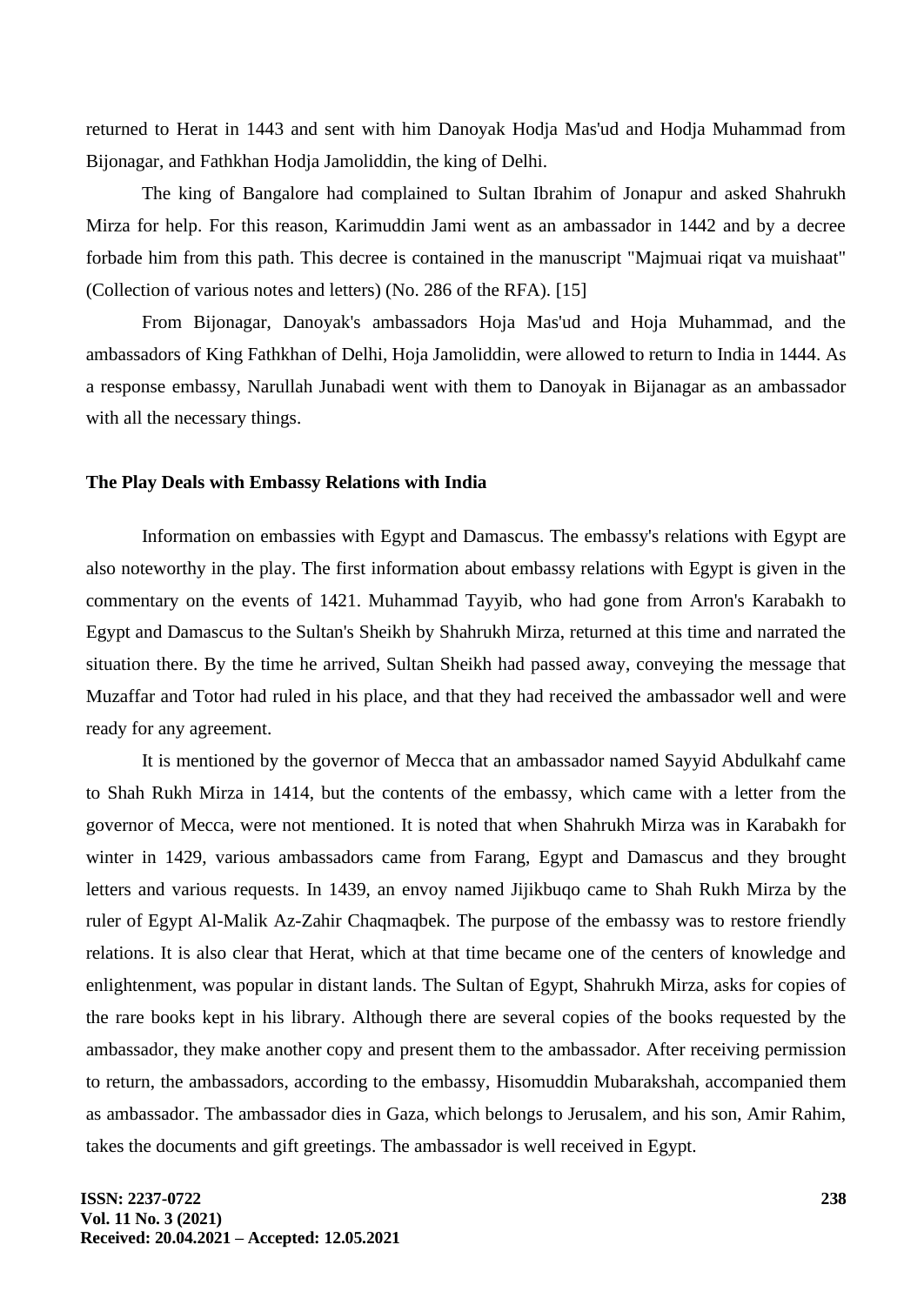The Timurid desire to cover the Holy Ka'bah, which has always been a desire, was not fulfilled for a long time without the permission of the rulers of Egypt. After the ambassadors of the sultan of Egypt came in 1439-40 and announced that they were allowed to do so, Muhammad Zamzami set out in 1443 as an ambassador to Egypt. After Muhammad Zamzami went to Egypt in 1443 as an ambassador and returned to the Holy Ka'bah, in 1444 Muhammad al-Murshidi and Muhammad Abhari returned to perform this mission.

The author of the work, Abdurazzak Samarkandi, as an experienced ambassador, visited the embassy several times. In particular, in 1446, Al-Malik Az-Zahir was appointed ambassador to Egypt under Chaqmaqbek. Abdurazzak begins to prepare letters and gifts written on behalf of Shahrukh. But Shah Rukh died in 850 in Dhu'l-Hijjah (February-March, 1447) while he was in Ray. As was the case after the death of Amir Timur, even after Shahrukh's death, the struggle for the throne between the Timurid princes intensified, and as a result, the ambassador who was to be sent to Egypt could not leave.

#### **2. These are the Details of the Embassies Associated with Egypt**

Embassy relations with Dashti Kipchak, Georgia, Azerbaijan, Greece, Mongolia and other countries. Foladkhan, Amir Idiku and Amir Ibsi from the lands of Dashti Kipchak sent envoys to Herat to Shahrukh Mirza. After the complete conquest of the lands of Movarounnahr, ambassadors from a number of places came to Shah Rukh, who returned to Herat in 1410. One of them was the embassy, which brought many gifts. The purpose of the embassy was to strengthen peace and cooperation. Shah Rukh also agreed to the offer and said that he was in favor of strengthening relations and sent an embassy in response to the offer. Amir asks Idiku's daughter to his son Muhammad Jogi. But the result is not recorded in the play. Abon Tavochi, who had gone with Amir Idiku's envoys, returned following the embassy's instructions. The ambassador, known for his eloquence, provides information about the situation there and the obedience of Amir Idiku.

As noted above, any ruler conveyed his purpose by sending ambassadors before another ruler came close to or close to her husband. Otherwise, the invasion of these lands would have led to the outbreak of war. Buroq, who was brought up by Ulugbek himself and took over the Uzbek nation, warns that in 1425 he came to Signak and sent an ambassador to Ulugbek. However, Ulugbek, angry that he had arrived at this address without informing him before leaving, started a war. Buroq, who had a great deal of combat experience, defeated Ulugbek, who was inexperienced in battle, and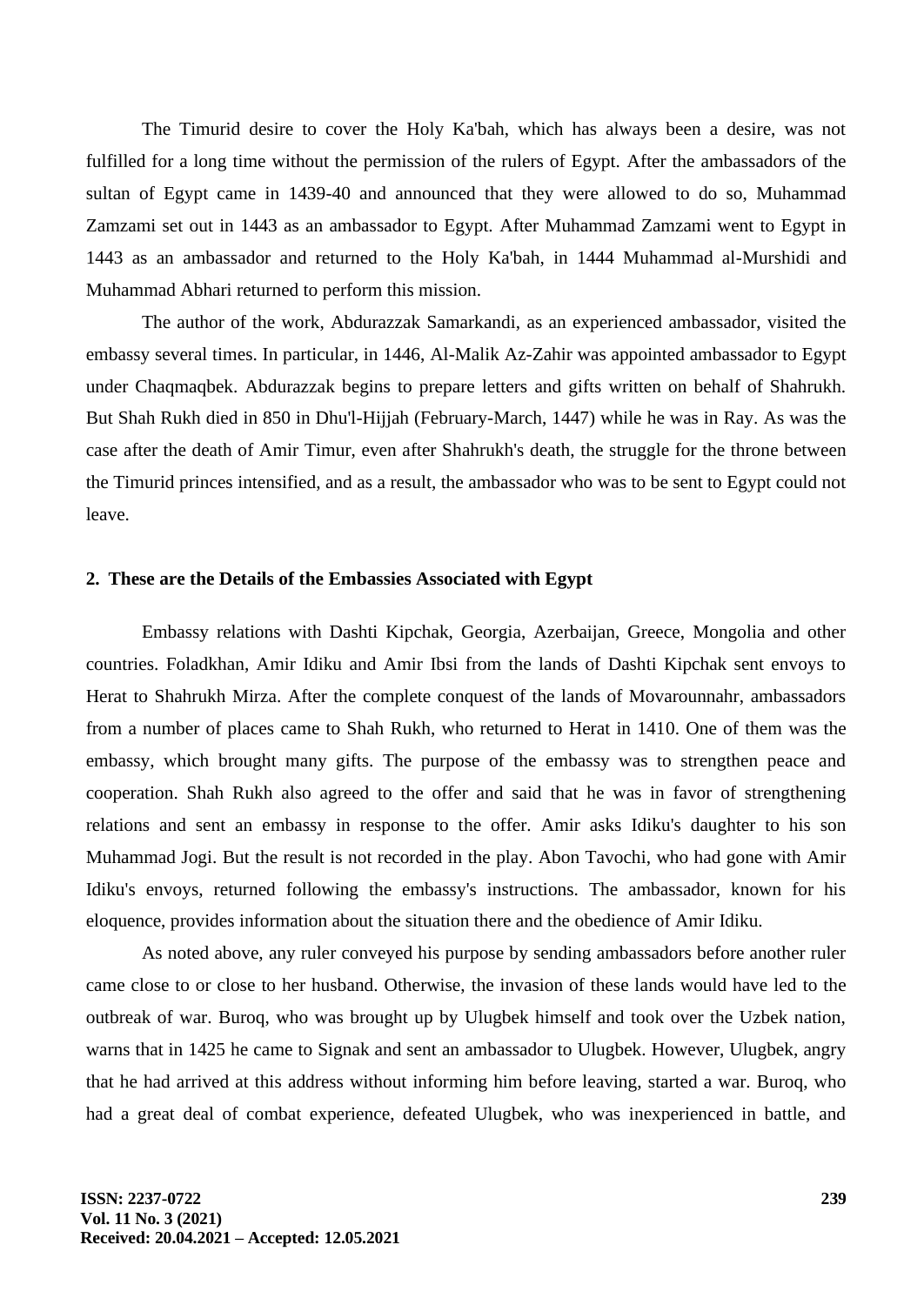inflicted heavy casualties on Movarounnahr. Relations with the Uzbek nation were also carried out by later Timurids.

When Sultan Abu Sa'id was trying to capture Samarkand in the 1450s and was living in Yassi, he learned that Abul Khairkhan intended to ally with him. Then they sent ambassadors and made a plan to occupy Samarkand together. It is noted that Abu Sa'id was visited by a large number of ambassadors from the Kalmyk country and Dashti Kipchak in 1459, who brought him greetings and were well received. There are also reports that Sheikh Nuriddin sent ambassadors from the Ilonboshi district to Mongolia to Genghis Khan. Sheikh Nuriddin Chingiz, who heard that Amir Shahmalik had set out for Mongolia and built a bridge over the shores of Sayhun, tried to make peace with him through the boy's mediation. Ramadan, a master of peacemaking, will be sent on behalf of the Uzbek Genghis Khan to establish peace between Sheikh Nuriddin and Amir Shahmalik. Despite several exchanges of messengers, no truce was reached and the incident ended with the execution of Sheikh Nuriddin.

In 1416, when Shah Rukh Mirza returned from Persia, Naqshi Jahan, the son of Sham Jahan, sent ambassadors to express his obedience. It is noted that ambassadors from Mongolia came to Herat in 1419 to Shahrukh Mirza from Shami Jahan, and when Shami Jahan accepted the invitation of truth and settled in the kingdom of his brother Muhammad Khan, he sent ambassadors and obeyed. Also, in response to the embassy, Shahrukh Mirza sent Hasanko, who had previously served as ambassador to the country several times and knew the customs well, as an ambassador and a courier. The embassy, which was requested by Muhammad Jagi, the uncle of Mehr Nigor, the daughter of Sham'i Jahan, ends successfully. It is said that when Shah Rukh Mirza arrived in Karabakh of Arron for wintering in 1420, an ambassador named Andkuy Yorguchi came from Mongolia.

While Shahrukh Mirza was in the winter in Karabakh, he sent an ambassador named Sultan Kushchi to Dashti Kipchak to Muhammad Khan. The ambassador returned in 1421 and conveyed that Muhammad Khan was well received and devoted to him. As Amir Qara Yusuf was not at peace with the Turkmen of Karabakh and Shirvan, in 1412 the ambassadors came to Karabakh to Amir Sheikh Ibrahim and offered him a truce. But Ibrahim, who had formed an alliance with Seydi Ahmad Shaki and Kashtondil Georgians, refused. The result is a battle that ends with the victory of Black Joseph. When Shahrukh Mirza returned to Herat from the Persian land in 1414, great men from various places began to come with gifts and greetings. In particular, Amir Qara Yusuf's messenger came in a letter acknowledging his rule. Also, while Shahrukh Mirza was in Sarakhs province, Hasanko, who had previously gone to the embassy to Amir Qara Yusuf, returned and reported on the events there. In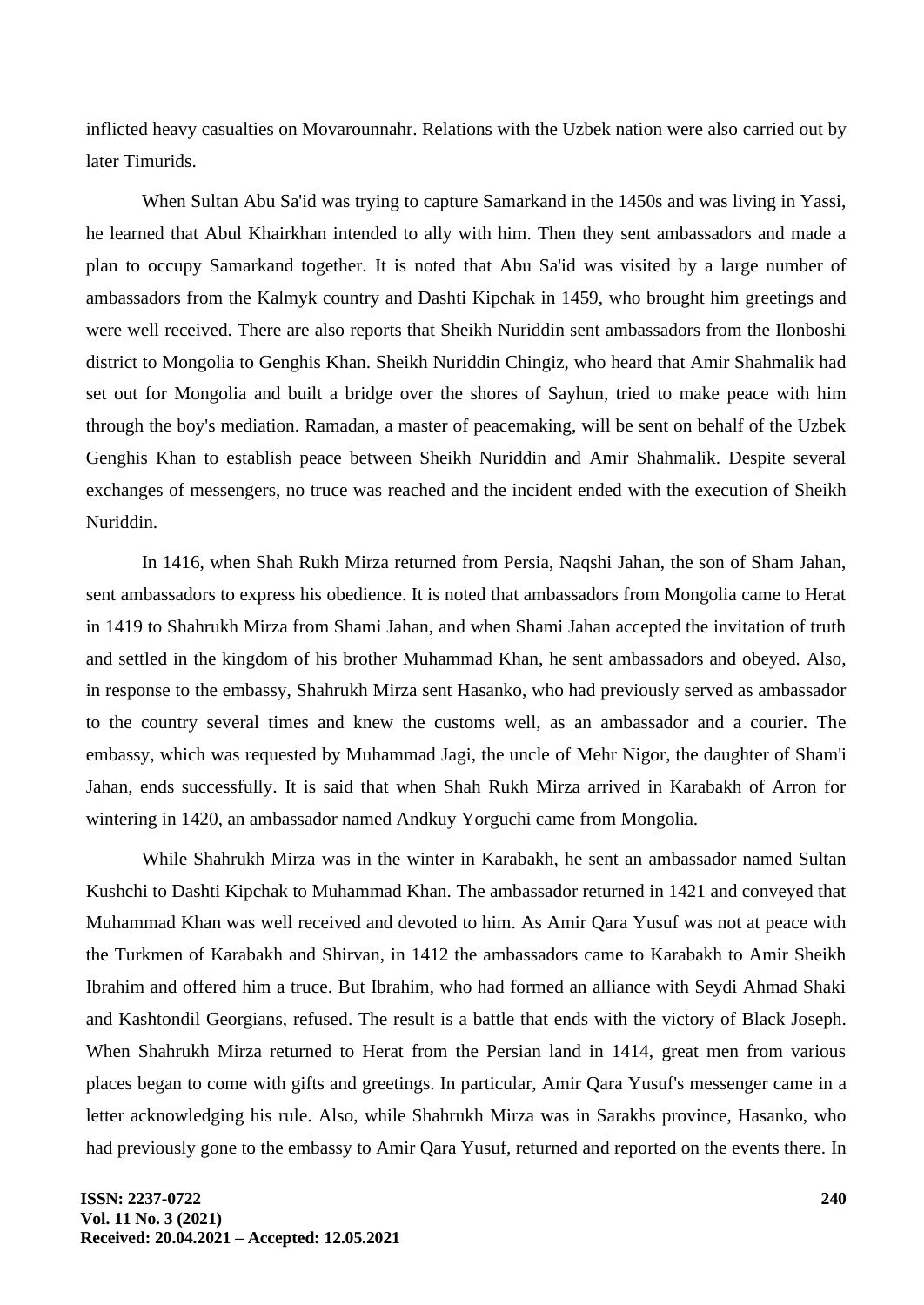1415, Amir Qara Yusuf sent an envoy named Mardonshah to Herat to Shahrukh Mirza, asking him to take over the administration of Sultani. Shahrukh allows the ambassadors to say that if he sends his son Qara Yusuf here as a hostage, he will agree to give the Sultanate to him.

It is noted that the ambassadors led by Haji Kuchak from Azerbaijan were allowed to return in 1418 by Amir Qara Yusuf and Amir Qara Osman. It is said that in the events of 1420, Shahrukh sent a navkar named Mirza Siddiq to Qara Yusuf and urged him to submit and obey, but when he did not agree to this, the battle began. Meanwhile, many ambassadors have been sent to other places. It is mentioned by Amir Qara Usman and Amir Shamsuddin Bidlisi that in 1421 an ambassador named Qazi Muhammad came to Shahrukh Mirza on the banks of the Bandi River and delivered their petitions for statehood.

After the death of Shahrukh Mirza, in 1447, Sultan Muhammad ibn Baysungur, who had conquered Persia and Iraq, sent an envoy from Persia to Qazvin and the Sultanate, inviting Qazvin and the Sultanate to Turkmenistan, dismissing him and marrying his daughter. Embassies between the Turkmens and the Timurids continued among their descendants as well. There is also information about a number of embassies between Abu Sa'id and Jahanshah. After Jahanshah, we can also get information about the records of a number of embassies between Amir Hasanbek Mirza (Qara Usman dynasty) and Abu Sa'id. Ambassadors from Kerman to Abu Sa'id (1459) by Yusuf, the son of Jahanshah, came to declare Yusuf's complete obedience, which was well received.

When Shah Rukh Mirza arrived in Arron's Karabakh for wintering in 1420, rulers, princes and ambassadors of many countries began to arrive. Among them were the ambassadors of Alkida and Kostida from Georgia. It is also noted that ambassadors from Diyarbakir region Amir Kara Usman also arrived. Shahrukh Mirzo also sent ambassadors to Georgia. By sending Muhammad Dashti to Georgia in 1435 from Arron's Para Kurshi, he tries to find out whether the preconditions are valid. Alexander received the ambassadors well, accepted the payment of duties and tributes, and added his son Dimitr. Dimitr will be held there until the Muslims are released, and when Muhammad Fazlullah goes and frees the Muslims, Dimitr will be followed with reverence.

When Shahrukh Mirza settled the case of Yor Ahmad in Isfarzan in 1421 and came to Katmayi Ghiyasi from Hasankhani district, a number of ambassadors came. In particular, the ambassadors of the governor of Georgia Ivoni and Alexander expressed obedience. In 1431, ambassadors from Iraq and Azerbaijan came to Shah Rukh Mirza and informed him that Amir Abu Sa'id had been killed by his brother Amir Iskandar and that many riots were taking place. It is noted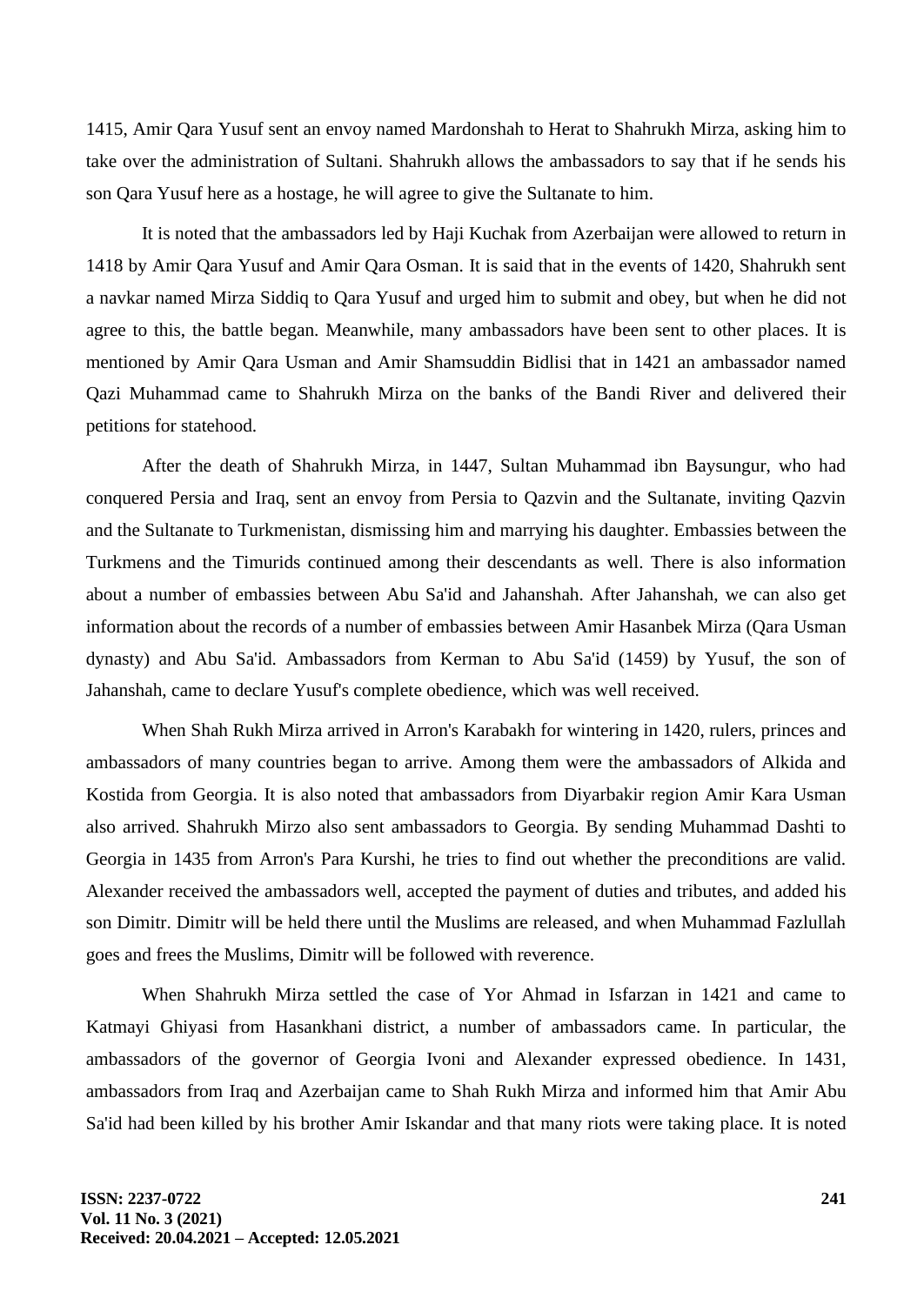that when Mirzo Ulugbek went bird hunting in Bukhara in 1421, a group of ambassadors from the Tibetan region arrived and were well received and allowed to leave.

In 1435, Shah Rukh Mirza sent envoys from Arron's Para Kurshi to many places. Sheikh Nuriddin Muhammad, the son of the late Sheikh Murshiduddin Junayd Goziruni, who brought the goods of Hormuz to Karabakh, sent him to the Roman embassy in Sultan Murad. The purpose of the embassy was to ask Amir Iskander to detain him if he went there. It was later reported that he had returned, that he had tasted it, that he had visited the embassy in Hormuz several times, and that he had been spreading bad rumors about the ruler of the land. Embassy relations with Ottoman Turks are relatively rare in the play. The dynasties that came to the khanates of Central Asia after the Timurids also actively maintained economic, political and cultural ties with the Ottoman Turks. [21]

In 1437, when Fakhriddin Turanshah overthrew his brother Sayfiddin and became king in Hormuz, Sayfiddin went to Herat for help. In this regard, Turanshah sent ambassadors, expressing his complete obedience to Shahrukh, not to listen to him. As a result, the battle of Hormuz was stopped. Sayfiddin was given the fortress of Tirzak.

The play also includes information about the Russian embassy and is not described in detail. "These days, the king of the Russian region sent ambassadors to Humayun and expressed his love and solidarity. He treated the ambassadors with kindness and consideration." This information was provided by the Russian scientist V. Tizenhausen studied and called this embassy the first Russian embassy to Herat. [6]

#### **The Following is a Brief Classification of Diplomatic Information in the Work**

Shah Rukh Mirza used to tell his deputies that ambassadors should always be exchanged. This information is provided in the play. In particular, after the recapture of Ajam Iraq, the issue of sending ambassadors to the emirs who were deputies to those lands was mentioned.

## **3. Conclusion**

Analyzing the diplomatic data of the work, we can get essential information on the sociopolitical, cultural and educational processes in Movarounnahr, Khorasan, Persia, Iraq, Azerbaijan, China, Dashti Kipchak, Mongolia, India and other countries in the period from the death of Amir Timur to the first years of Hussein Boykaro's accession to the throne (1405-1470). More than 200 of information in this area serve as a necessary source for research.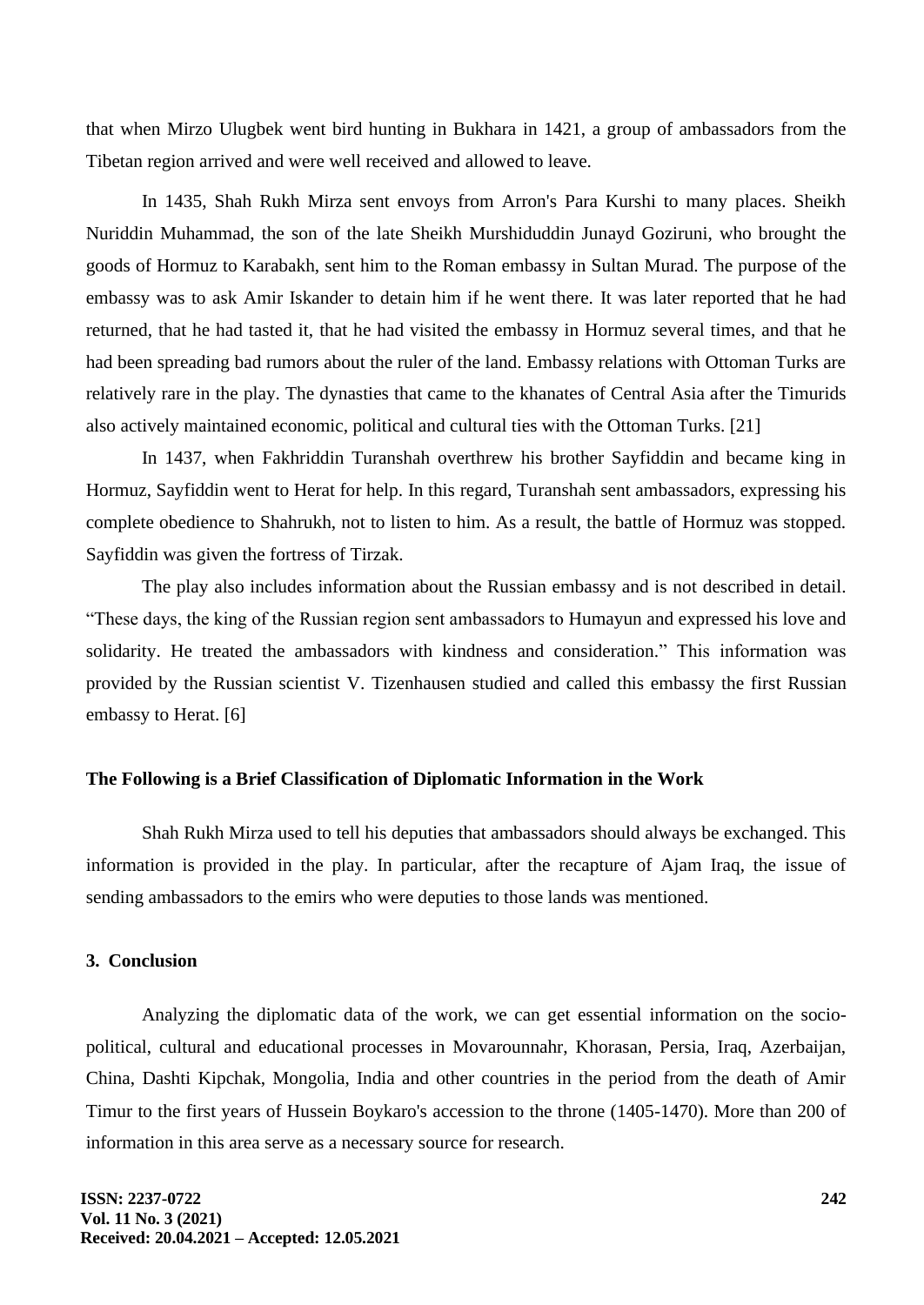## **References**

Samarkandi Abdurazzak. Matlai sadayn wa majma'i bahrayn. Volume II. 1 part. The events of 1405- 1429. *Translation from Persian, preface and author of annotated dictionaries* А. Urinbaev. - Tashkent: Uzbekistan, 2008, 632.

Samarkandi Abdurazzak. Matlai sadayn wa majma'i bahrayn. Volume II. 2-3 parts. *The events of 1429-1470. Translation from Persian, foreword and author of annotated dictionaries* А. Urinbaev. Geographical names are preferred Bo'riev. In interpreting historical figures, events, and terms, G. Karimov and E. The Mirkomilovs were present. - Tashkent: Uzbekistan, 2008. - 832.

Rajkai, Z. (2010). Japanese and Chinese research on the Timurid-Ming Chinese contacts, *Acta Orientalia, 63*(1), 63-103. DOI: <https://doi.org/10.1556/aorient.63.2010.1.5>

Jamshid, Boroumand, Safoura. (1395). 'The Role of Shah Rukh Teymouri Diplomacy in the Indian Subcontinent', *History of Islam and Iran, 26*(30), 253-272. doi: 10.22051/hii.2016.2508

Masson M.E. *Ulugbek Observatory.* - T, 1941. –S. 25

Tizengauzen V. The first Russian embassy in Herat. *Notes of the Eastern Branch of the Imperial Russian Archaeological Society.* Volume one. 1886. St. Petersburg: Printing House of the Imperial Academy of Sciences, 1887. 30-31.

Timur's rules. Soguniy and H. Karomatov's translation: B. Edited by Ahmedov. –T: Publishing House, 1991. –144.

Fayziev T. *Timurid tree - T:* 1995. –351.

Bo'riev O. *Central Asia in the written sources of the Timurid period.* - Tashkent: Uzbekistan, 1996. - 186.

M. Mamajonova. Information of Abdurazzaq Samarkandi about Boysungur Mirzo. *Oriental Studies. -* Tashkent, 2002. – 11, 37-38.

Urinbaev A., Buriev O. *Giyosiddin Naqqosh's Chinese travelogue.* - T: Fan. 1991. –B.7.

Bartold V.V. *Muslim culture.* Sochineniya. T.5. –M., 1966. –S. 196.

O'rinboev, A. *Abdurazzaq Samarkandi's travelogue to India,* —T., 1960. B.12.

Tizengauzen V. The first Russian embassy in Herat. *Notes of the Eastern Branch of the Imperial Russian Archaeological Society.* one. 1886. St. Petersburg: Printing House of the Imperial Academy of Sciences, 1887. P. 30-31.

Nizamutdinov, I. *From the history of Central Asian-Indian relations (IX-XVIII centuries) -T.,* 1969. 146.

Bretschneider E. *Mediaeval Researches from Eastern Asiatic Sources.* Fragfments towards the know ledge of the geography and history of Central and Western Asia from the 13th to the 17th century, vol. II, London, 1910.

Sanjar B. Akhmedov. Description of the Attitude of Amir Timur and Timurid to the Culture in Chronicle «Matla Al-Sadayn Wa-Majma Al-Bahrayn» by Abdurazzak Samarkandi. *Look to the past.* 2020, 11(3), 39-46. <http://dx.doi.org/10.26739/2181-9599-2020-11-6>

Sally K. Church (2019) A New Look at Chen Cheng's Role in His Diplomatic Missions to Herat (1413–1420), *Monumenta Serica, 67:2,* 363-395, DOI: 10.1080/02549948.2019.1681797